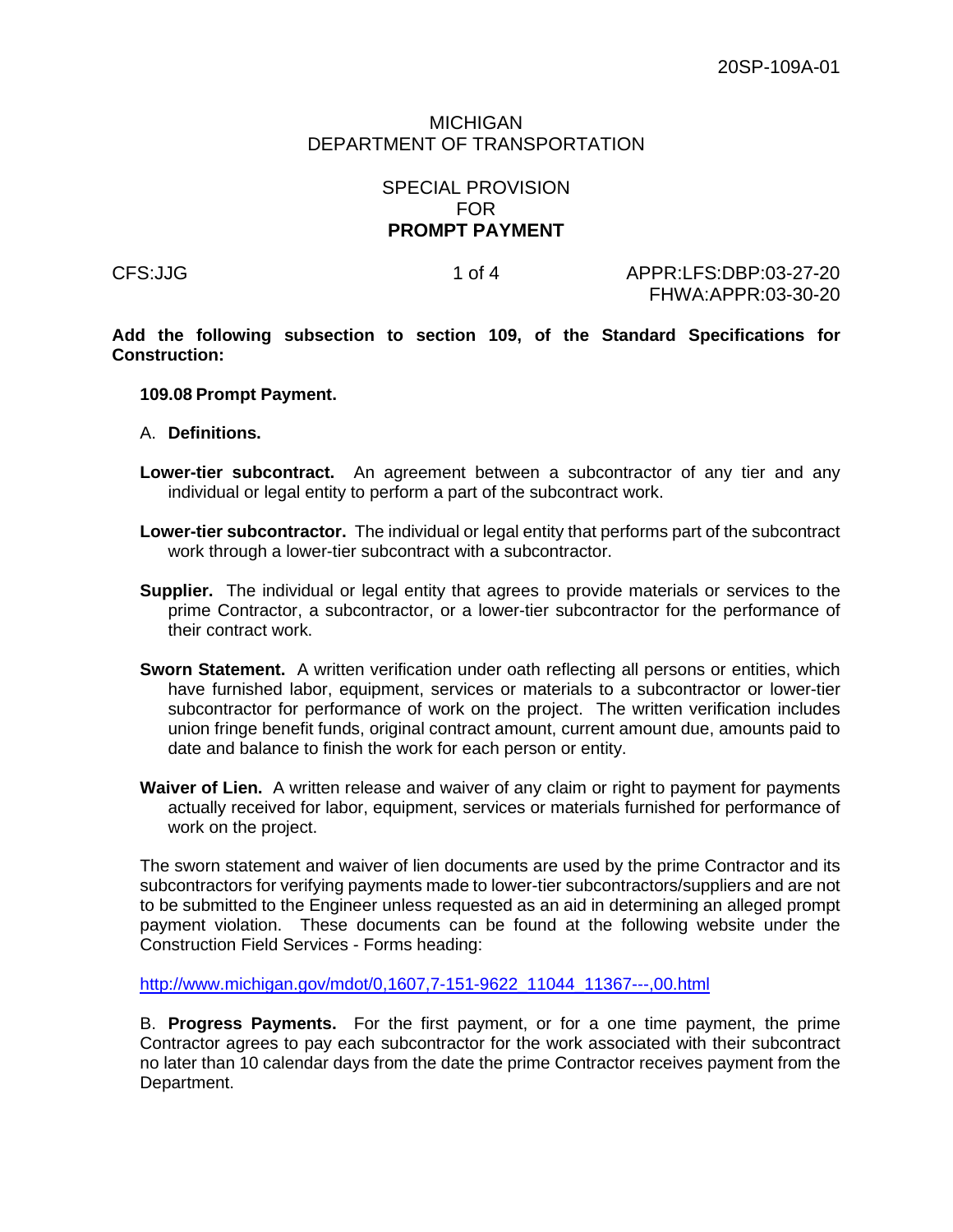For the second and subsequent payments, the prime Contractor agrees to pay each subcontractor for the work associated with their subcontract no later than 10 calendar days from the date the prime Contractor receives payment from the Department.

The Contractor is required to provide payment information for previous payments made to all first tier subcontractors and all DBE companies (sub-subcontractors, suppliers, truckers, etc.) at any tier before the Engineer will release the third and subsequent estimates. For all subsequent progress pay estimates if 1) the Engineer payment does not include any first tier subcontractors or any DBE company payments at any tier, and 2) the previously submitted payment reporting information remains unchanged, then payment reporting in the system is not required. Reporting is required when the prime Contractor makes payments to any first tier subcontractors and any DBE companies at any tier. The payment information is provided through submittal of the information via the 2124A reporting system (MERS). System information can be found at the following web link.

<https://milogin.michigan.gov/eai/login/authenticate?URL=/>

The prime Contractor must bring any concerns about the satisfactory completion of subcontractor or lower-tier subcontractor work items, to the Engineer's attention as soon as the concern is discovered. If the work meets the requirements of satisfactory completion and the prime Contractor has been paid for that work, the Engineer must determine whether:

- 1. The prime Contractor has demonstrated a valid reason for withholding payment from the subcontractor or supplier, or
- 2. The subcontractor has demonstrated a valid reason for withholding payment from the lower-tier subcontractor or supplier.

If the Engineer determines the reason for withholding payment is valid, the Engineer will process a negative estimate to withdraw the amount involved in the complaint. If payment has not been made for the work related to the complaint, the Engineer will not include those items of work on an estimate until the issue has been resolved.

The prime Contractor remains responsible to make prompt payments on this project to their subcontractors and suppliers except as noted in subsection 109.08.D of this special provision, even if the prime Contractor is in violation of other contractual obligations and the Department is withholding payment from the prime Contractor for those violations.

The prime Contractor must include language in all subcontracts that the Department prohibits prime Contractors from holding retainage from subcontractors. All provisions of this prompt payment subsection apply to all subcontracts, lower-tier subcontracts, and supplier agreements and must be included in each subcontract for the contract, including all lower-tier subcontracts and agreements.

This prompt payment provision is a requirement of 49 CFR 26.29 and does not confer thirdparty beneficiary rights or other direct rights to a subcontractor against the Department. This provision applies to both DBE and non-DBE subcontractors/suppliers at all tiers.

C. **Satisfactory Completion.** Progress and partial payments for contract work are issued based on the satisfactory completion of work. Satisfactory completion, for purposes of this prompt payment provision, is defined as: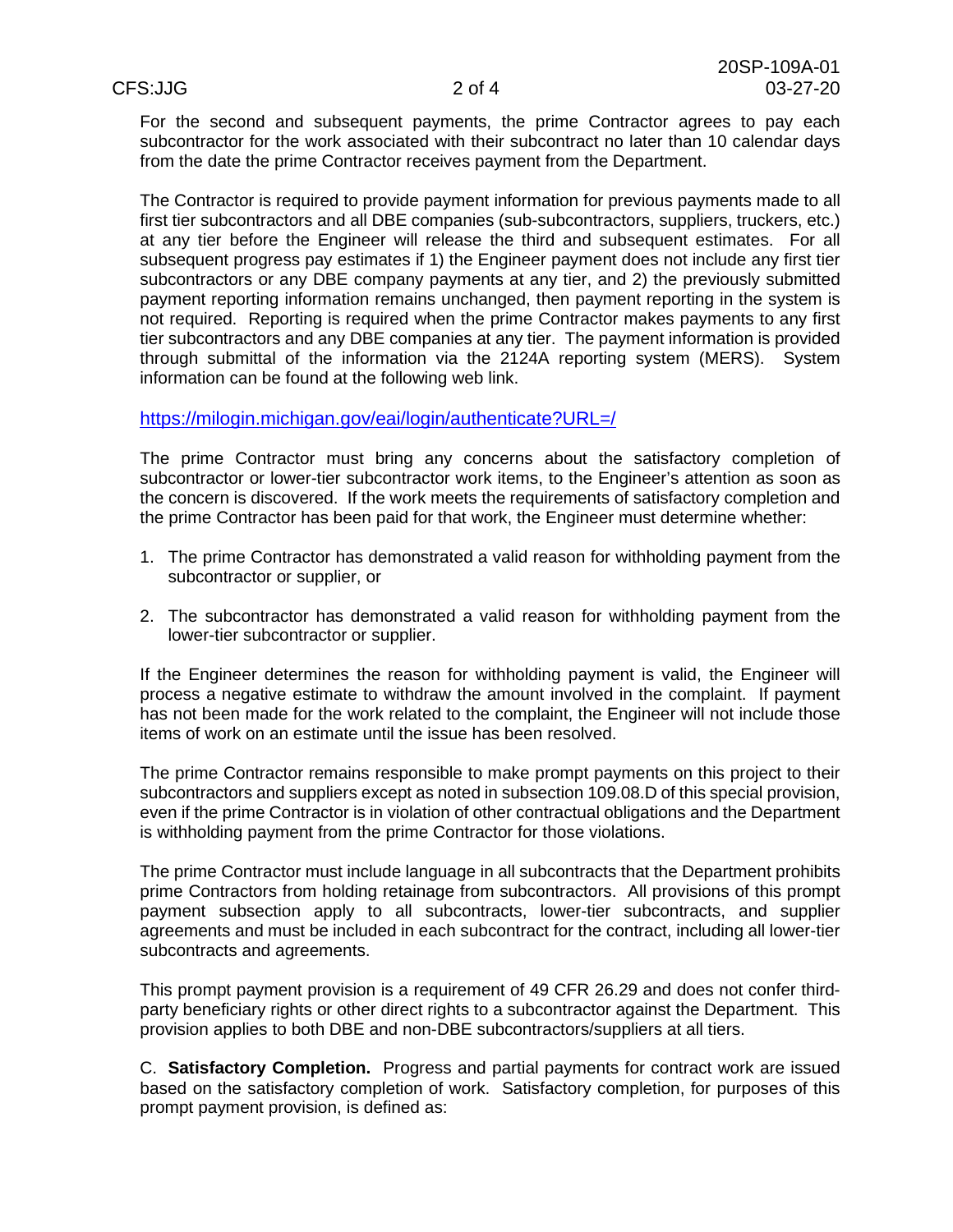- 1. Upon preliminary review, the Engineer finds the work completed in accordance with the contract, plans, and specifications; and,
- 2. Required documentation, including material certifications, payrolls, submission of 2124A, etc., has been received and reviewed and found to be acceptable by the Engineer; and,
- 3. Required subcontractor sworn statements and waivers of lien have been provided to the prime Contractor. The prime Contractor must provide notice to the Engineer if sworn statements and waivers of lien have not been received for completed work.

The Engineer will determine if the work meets the standards of satisfactory completion.

- D. **Less than full payment release.** The Engineer may give written approval to:
- 1. Delay or postpone payment from the time frames specified herein,
- 2. Process partial payment from the prime Contractor to a subcontractor or supplier,
- 3. Process partial payment from a subcontractor to a lower-tier subcontractor or supplier.

The unpaid portion will be held by the Department.

The parties may initiate whatever dispute resolution procedure is specified in their agreement or is available under Michigan law. If dispute resolution or litigation is selected, the actions by both parties must proceed in a timely manner. The result of the dispute resolution proceeding or litigation must be provided to the Engineer promptly upon the conclusion of the proceeding. The Engineer will release the disputed payment being held by the Department in accordance with the outcome of the proceedings.

E. **Non-Payment Claims.** The prime Contractor, subcontractor, lower-tier subcontractor or supplier must notify the alleged offending party in writing of any prompt payment violations within 30 calendar days of the date the payment was to be received. Copies of the notifications must be provided to the Engineer and the prime Contractor (only if the prime Contractor is not the offending party).

The alleged offending party must respond in writing to the claimant within 10 calendar days of receipt of the notification of failure to meet prompt payment provisions. Provide copies of the response to the Engineer, the prime Contractor (only if the prime Contractor is not the offending party), and the Engineer of Construction Field Services. The prime Contractor, subcontractor, or supplier must also provide the required sworn statements and waivers of lien from the affected subcontractor or supplier to the Engineer within 10 days of receipt of the notification. The Department will consider the failure of the alleged offending party to respond to the notification from the claimant as an admission of the prompt pay violation which may result in sanctions.

The Engineer will review the written notice and response and will verify in writing if there is a valid prompt pay violation.

Independent of all procedures and requirements in this special provision the non-payment claimant has the additional option of submitting a lien claim to the MDOT Contract Services